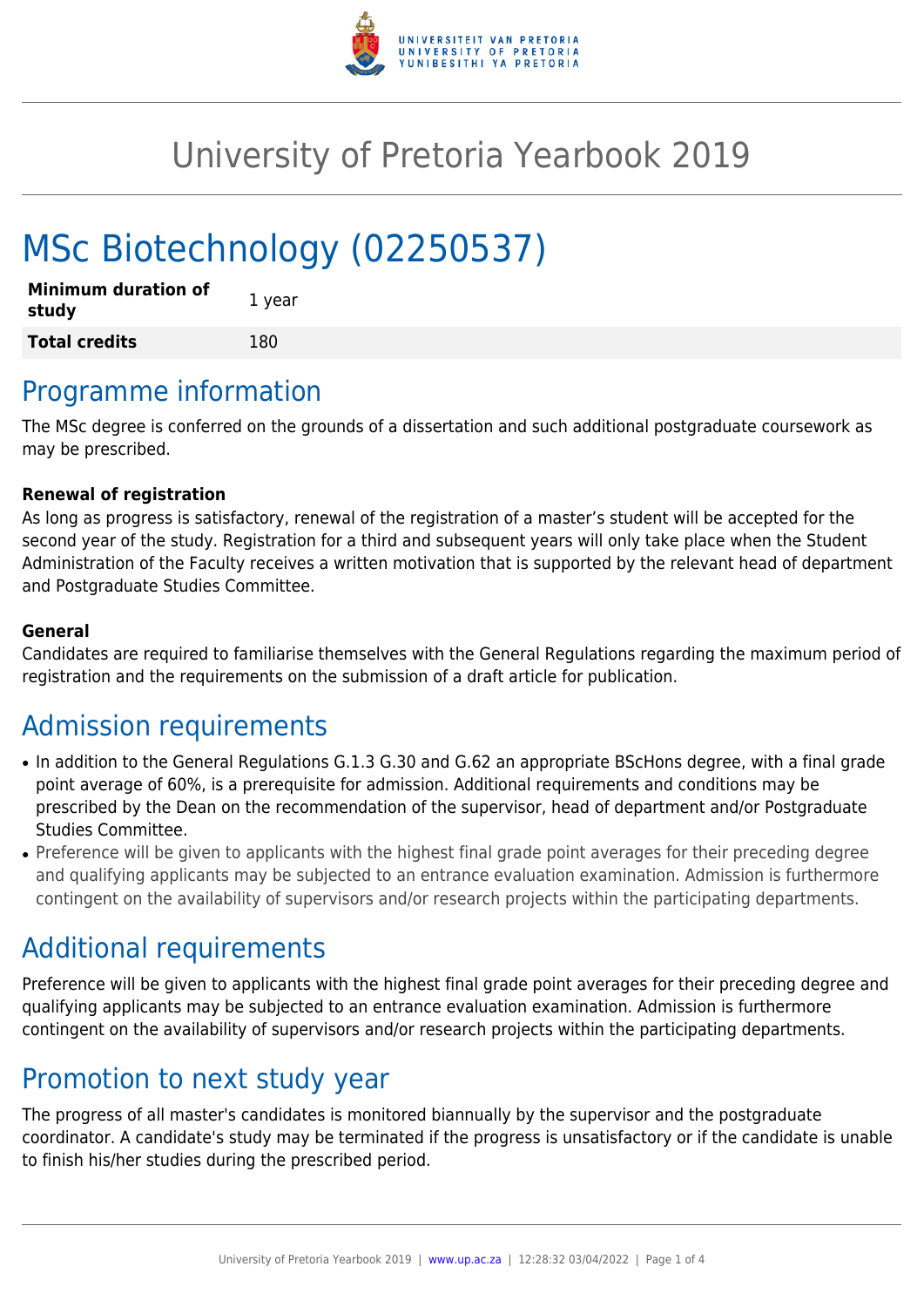

Subject to exceptions approved by the Dean, on recommendation of the relevant head of department, and where applicable, a student may not enter for the master's examination in the same module more than twice.

### Pass with distinction

The MSc degree is conferred with distinction to candidates who obtain a final average mark of at least 75% and a mark of at least 75% for the dissertation/mini-dissertation from each of the members of the examination panel. Where a member of the examination panel awards a mark of less than 75% for the dissertation/mini-dissertation, that member of the examination panel must offer, in writing, support for his/her decision, or indicate in writing that he/she supports the examination committee's decision to confer the degree with distinction.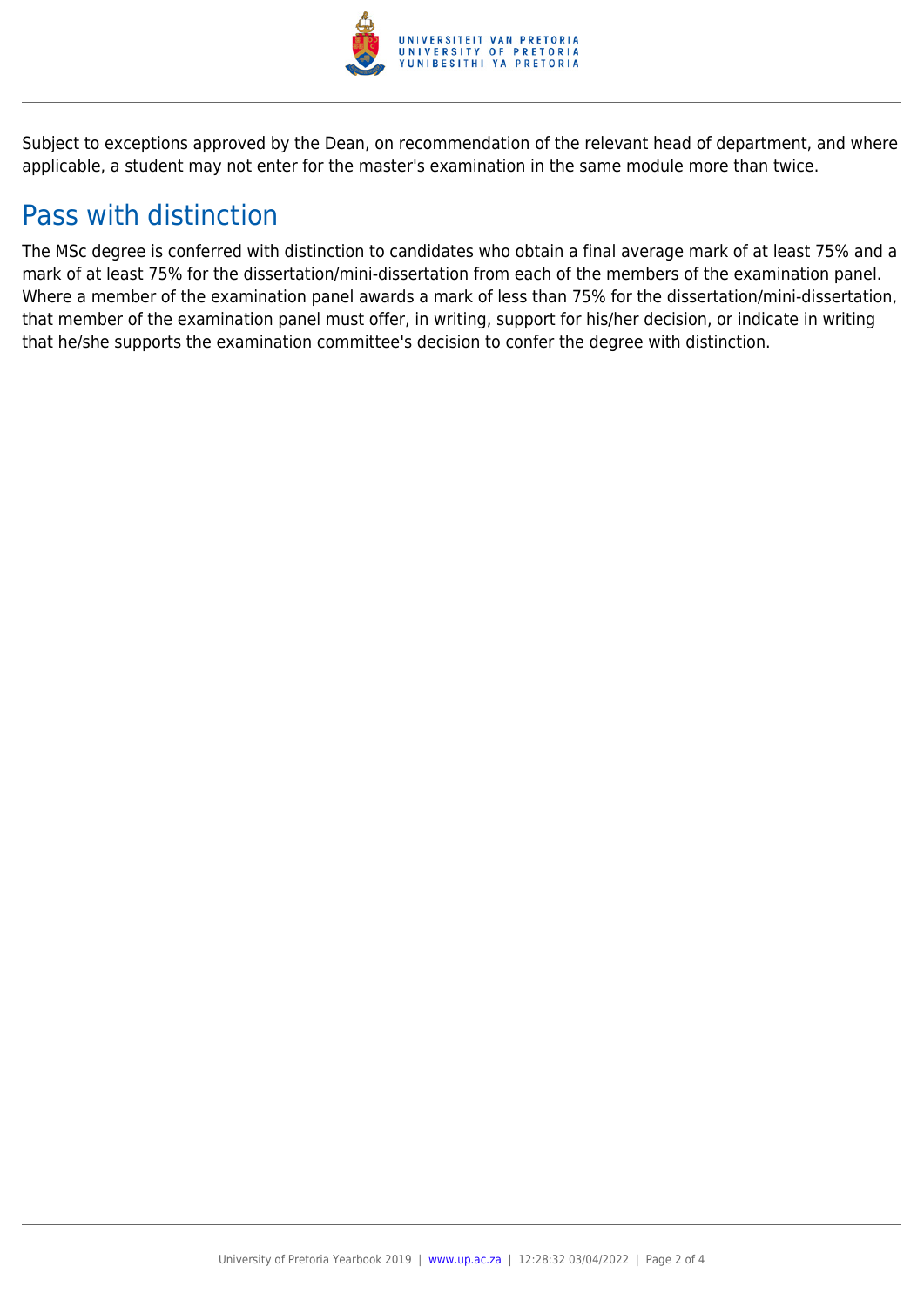

### Curriculum: Final year

**Minimum credits: 180**

### **Core modules**

#### **Dissertation: Agronomy 890 (AGR 890)**

| <b>Module credits</b>         | 180.00                                |
|-------------------------------|---------------------------------------|
| <b>Prerequisites</b>          | No prerequisites.                     |
| Language of tuition           | Module is presented in English        |
| <b>Department</b>             | Department of Plant and Soil Sciences |
| <b>Period of presentation</b> | Year                                  |

#### **Module content**

This module involves the development, presentation and approval of a research proposal, the execution of the research project, and the writing up and presentation of the research results. In addition to the dissertation, the student is also expected to compile a concept research paper for publication in a peer-reviewed UP accredited scientific journal.

### **Biochemistry: Dissertation 890 (BCM 890)**

| <b>Module credits</b>         | 180.00                                  |
|-------------------------------|-----------------------------------------|
| <b>Prerequisites</b>          | No prerequisites.                       |
| Language of tuition           | Module is presented in English          |
| <b>Department</b>             | Biochemistry, Genetics and Microbiology |
| <b>Period of presentation</b> | Year                                    |

#### **Dissertation: Plant science 890 (BOT 890)**

| <b>Module credits</b>         | 180.00                                |
|-------------------------------|---------------------------------------|
| <b>Prerequisites</b>          | No prerequisites.                     |
| Language of tuition           | Module is presented in English        |
| <b>Department</b>             | Department of Plant and Soil Sciences |
| <b>Period of presentation</b> | Year                                  |

### **Dissertation: Genetics 890 (GTK 890)**

| <b>Module credits</b>         | 180.00                                  |
|-------------------------------|-----------------------------------------|
| <b>Prerequisites</b>          | No prerequisites.                       |
| Language of tuition           | Module is presented in English          |
| <b>Department</b>             | Biochemistry, Genetics and Microbiology |
| <b>Period of presentation</b> | Year                                    |